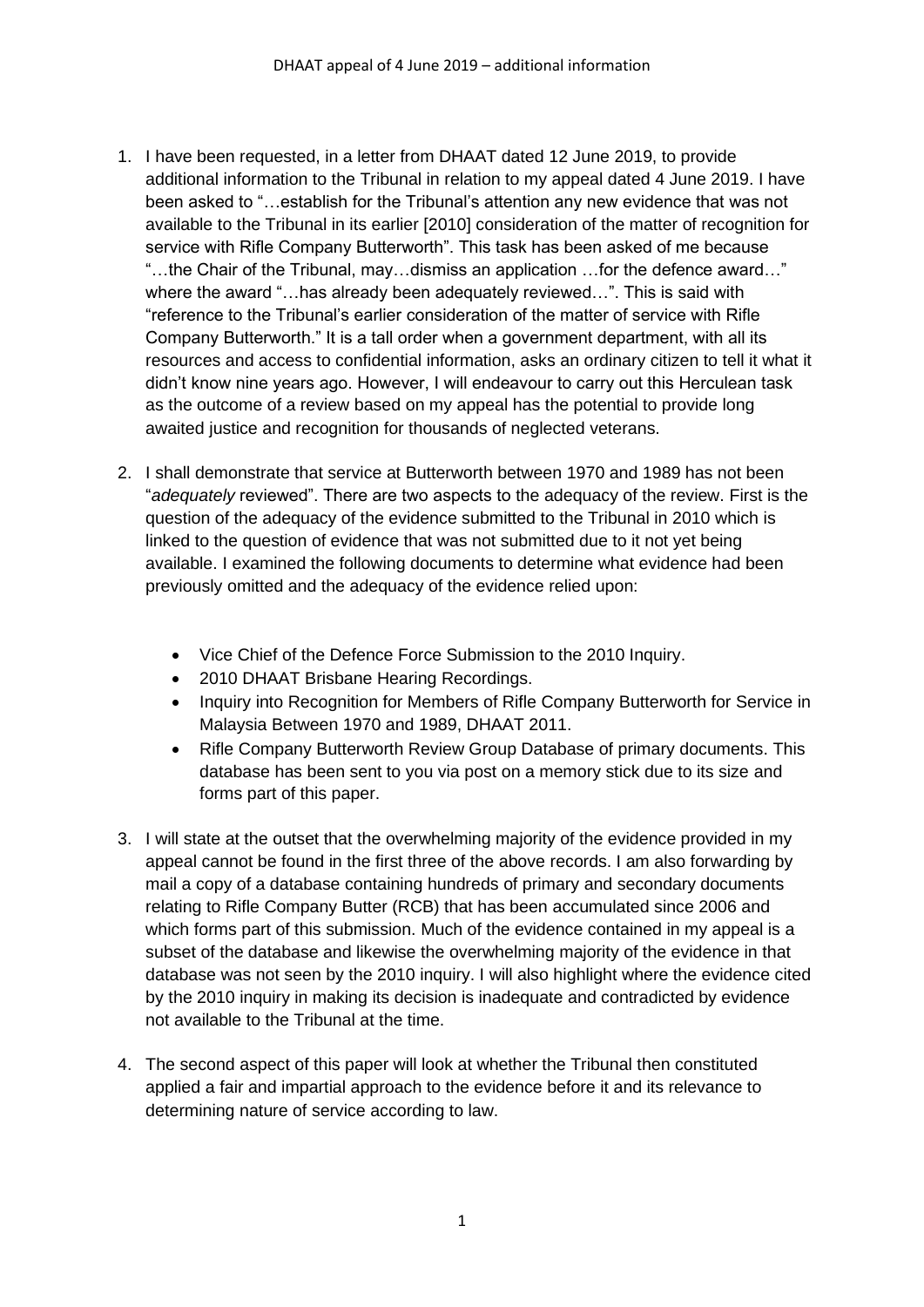# **The missing evidence**

# *The VCDF's submission*

5. The Vice Chief of the Defence Force (VCDF) provided no primary evidence to the Tribunal in his 2010 submission. He cites the *Committee of Inquiry into Defence Awards* (CIDA) and the *Review of Service Entitlement Anomalies in respect of South-East Asian Service, 1955-1975* (Mohr Review), the *Report of the Review of Veterans' Entitlements* (Clarke Review). Both CIDA and the Clarke Review found service at Butterworth to be *peacetime* service. This is contradicted by a Defence-initiated further review on S-E Asian Service after 31 October 1971. That review found sufficient evidence to award the ASM for *non-warlike service* at Butterworth 1971 to 1989. RCB veterans were consequently awarded the ASM for *non-warlike* service and this is where it stands today, with the VCDF's submission supporting that position. The VCDF's submission does not contain any of the primary or secondary evidence provided in my appeal.

### *Brisbane Hearing Recordings*

6. I will take a selection from the statements made by individuals at the Brisbane DHAAT hearings of 20 July 2010 and present hard evidence that supports those statements. They can then be seen as more than the 'not substantial, but sincere, recollections of claimants' that the 2010 review report portrayed them as. 1

### *RCB's dedication to the base*

7. Several of the testimonies spoke of the requirement for the company to maintain its presence at Butterworth and not be away on training. The 2010 Tribunal preferred the Prime Minister's statement to Parliament in 1969 to the evidence given by eyewitnesses from the 1970s and 1980s. According to the Tribunal, the Prime Minister's statement supposedly made it "…clear that it was not expected that the company would always be present at Butterworth…" and that this "…lends weight to the view that the RCB was not an integral part of the defence of the base...".<sup>2</sup> But the testimony of those 'claimants' is supported by a sample of contemporary documents that the Tribunal did not have:

> "A further complication has been the company's operational contingency commitment at Butterworth. In view of OC RAAF Butterworth's policy, plans for training away from Butterworth have been limited to platoon-level deployments."<sup>3</sup>

> "Since July 74 a minimum of two pls plus an elm of coy HQ is always at Air Base BUT. One pl may be away on exercises at any one time, incl exercises in Johore. This pl has rear link comms with BUT."<sup>4</sup>

"Emergency security measures for the protection of Australian assets and property is in the hands of the Australian Infantry Company, with at least two platoons on call."<sup>5</sup>

<sup>1</sup> DHAAT*, Inquiry into Recognition for Members of Rifle Company Butterworth for Service in Malaysia Between 1970 and 1989*, 18 February 2011, para 47.

 $<sup>2</sup>$  Ibid., para 52.</sup>

<sup>3</sup> Whitehand, J.A., Defence Advisor Australian High Commission Kuala Lumpur, *Training for Butterworth Company*, File No. 207/5/14, Memo No. Def. 189, 10 May 1974, para 3.

<sup>4</sup> Brough, WgCmdr SRGD, *ARA Infantry Coy at BUT*, Minute Paper, 11 October, 1974, para 2.

<sup>5</sup> Brough, WgCmdr SRGD, *Butterworth Brief for Ministerial Visit Dec 74*, Minute Paper, 3 December 1974.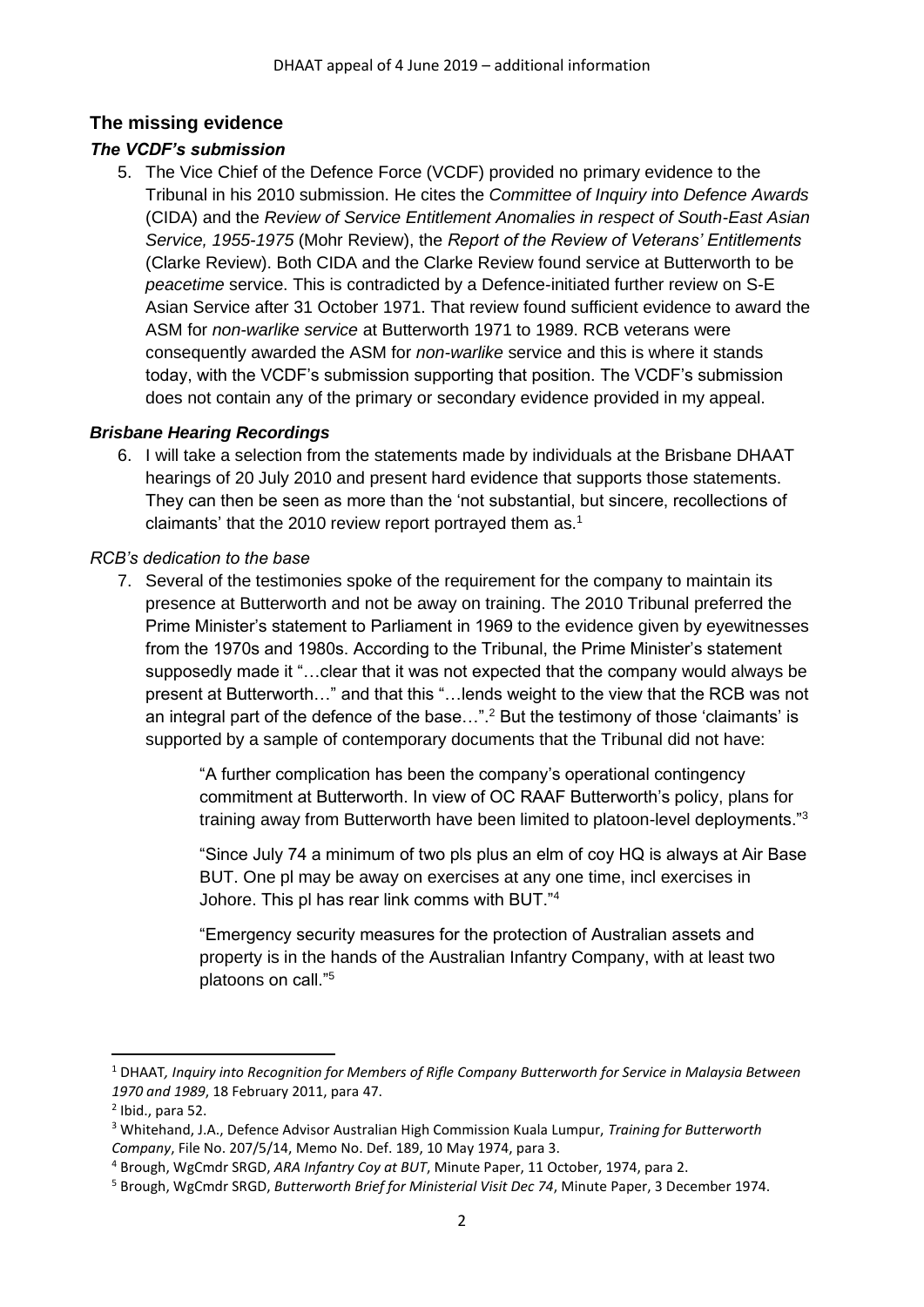8. So, whereas in 1969 it may not have been "expected" that the "company would always be present at Butterworth", evidence shows that very quickly it became *reality* that the company could not be away from the Base.

#### *Deception regarding the deployment*

9. Eyewitnesses describe the secrecy surrounding the deployment, sometimes calling it a "deception". Paras 15-18 of my appeal contain documentary evidence of this deception, including from the highest defence committee. Evidence of the reasons for this deception are outlined in paras 9-13 of my appeal and includes evidence from the current VCDF.

### *Training*

10. Testimony is given of the non-event that training with the Malaysians was. Yet nothing has persisted more than the claim that RCB was just there for training. Why this training deception was implemented is clear from paras 9-13 and 71 of my appeal. The impossibility of training with Malaysian forces, due to their commitment to fighting their war, is made clear from evidence from the Australian High Commissioner in Kuala Lumpur, provided in para 72 of my appeal.

### *Contact with the enemy*

11. Eyewitnesses cite contacts between RCB personnel and CTs, as well as higher levels of alert and standing patrols in response to enemy activity. That contact between RCB and the CTs was made was confirmed by the Secretary of the Department of Defence in 2000, see para 45 of my appeal. A background paper for a minute to Chief of Army and Chief of Air Force also confirms contact between RCB and the CT.<sup>6</sup> Ground Defence Operations Centre (GDOC) was activated at security level Amber (shared defence situation imminent) of the Shared Defence Plan.<sup>7</sup> Butterworth Base Squadron Commanding Officer reports for the period January 1976-September 1978 show repeated activation and manning of the GDOC due to "possible ground threats to Air Base Butterworth".<sup>8</sup> Evidence of the use of standing patrols is contained in my appeal at paras 35-36.

#### *Freedom of movement*

12. Witnesses that opposed the upgrade to the AASM cited freedom of movement in the Butterworth area as a reason that the deployment was not *warlike*. Varying degrees of movement restrictions were in fact enforced in the Butterworth area by the Malaysians during the period, including curfews:

> "three districts of Butterworth were placed on a five hour curfew from midnight till 5 a.m. as a direct consequence of the establishment of the Inter-state Security Committee"<sup>9</sup>

<sup>6</sup> Willis, S.V.L, *Recommendations of the Review of Service Entitlement in Respect of the Royal Australian Air Force and Army Rifle Company Butterworth Service 1971-1989*, Minute PE 2000-7307, 20 December 2000.

<sup>7</sup> RMAF & RAAF, *Shared Defence of Air Base Butterworth, Operation Order No. 1/71*, 8 September 1971.

<sup>8</sup> National Archives of Australia, A9435, 75, Commanding Officers' reports – Monthly reports unit history sheets (A50) – Base Squadron, Butterworth, 1944 to 1988. NOTE: reports later than 1978 were still sealed at the time of the research.

<sup>9</sup> *Straits Times*, 14 September 1975.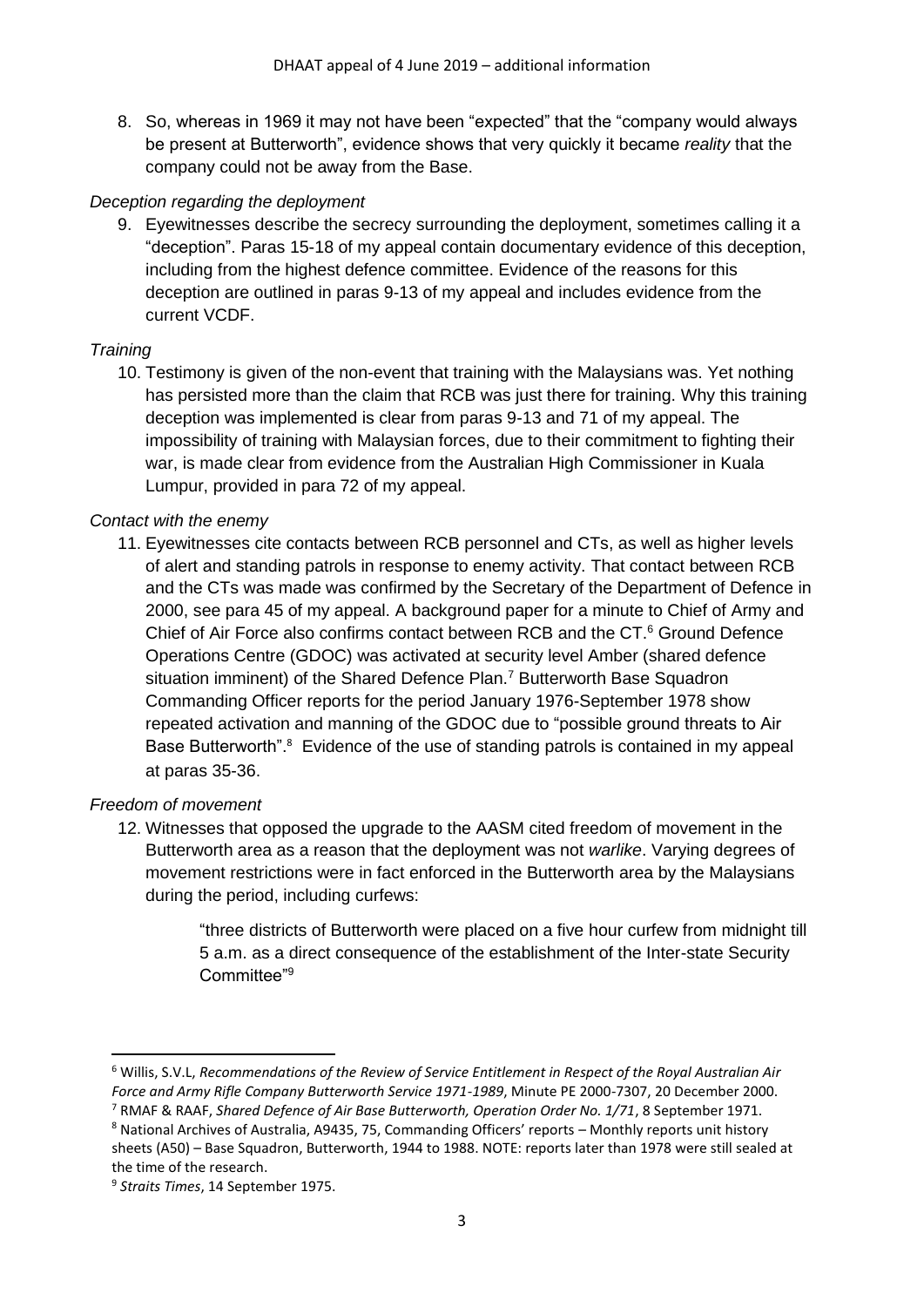"suspected communist agents were held during a house-to-house search during curfew hours in Butterworth"<sup>10</sup>

"Situation in immediate area remains unchanged, curfew remains in force in three districts of province Wellesley."<sup>11</sup>

- 13. Malaysian security forces "restricted road travel around the Gunong Bongsu Forest Reserve east of Kulim, and about 15 miles from the Base, an indication of official concern for the safety of military and civilian road traffic in an area of continuous CT presence" in November 1971. 12
- 14. This evidence, unavailable to the Tribunal in 2010, demonstrates that the witnesses' testimony was not just "strongly put"<sup>13</sup> but supportable by the evidence had it been available then.

### *DHAAT Inquiry Report 2011*

15. The Tribunal states that it received "…30 written submissions…" from individuals, groups and the Department of Defence. None are included but I assume the Defence submission was that presented by the VCDF.<sup>14</sup> I cannot therefore examine where any evidence contained in those submissions varies from that provided in my appeal. However, this is not an insurmountable problem as the inquiry report states that:

> "The evidence presented to the Tribunal by and on behalf of the claimants is not substantial. It consists of recollections of those who served with RCB of the arduous training which they undertook both before deployment to Butterworth and while they were there as well as descriptions of the detailed preparations and operational plans which were developed in anticipation of possible emergency situations."<sup>15</sup>

- 16. I may conclude from this that none of the primary and secondary documentary evidence contained in my appeal and database was made available to the inquiry in those written submissions.
- 17. The evidence primarily relied on by the DHAAT is contained in paras 51-54 of the report and constitutes 70% of the evidentiary discussion by the Tribunal. It consists of:
	- 1. Prime Minister's Statement to Parliament dated 25 February 1969.<sup>16</sup>
	- 2. The Exchange of Notes between the Government of Australia and the Governments of Malaysia and Singapore in late 1971. 17

<sup>10</sup> *Straits Times*, 16 September 1975.

<sup>11</sup> Secret FARLEY, Sitrep Butterworth and North Peninsular Malaysia, A107, 24 September 1975. . <sup>12</sup> ANZUK Intelligence Group (Singapore), Note No. 1/1971, 30 November 1971, *The Threat to Air Base* 

*Butterworth up to the End of 1972,* Singapore, 1971.

<sup>13</sup> DHAAT*, Inquiry into Recognition for Members of Rifle Company Butterworth for Service in Malaysia Between 1970 and 1989*, 18 February 2011., para 49.

<sup>14</sup> Ibid., para 10.

<sup>15</sup> Ibid., para 47.

 $16$  Ibid., para 52.

 $17$  Ibid., para 51.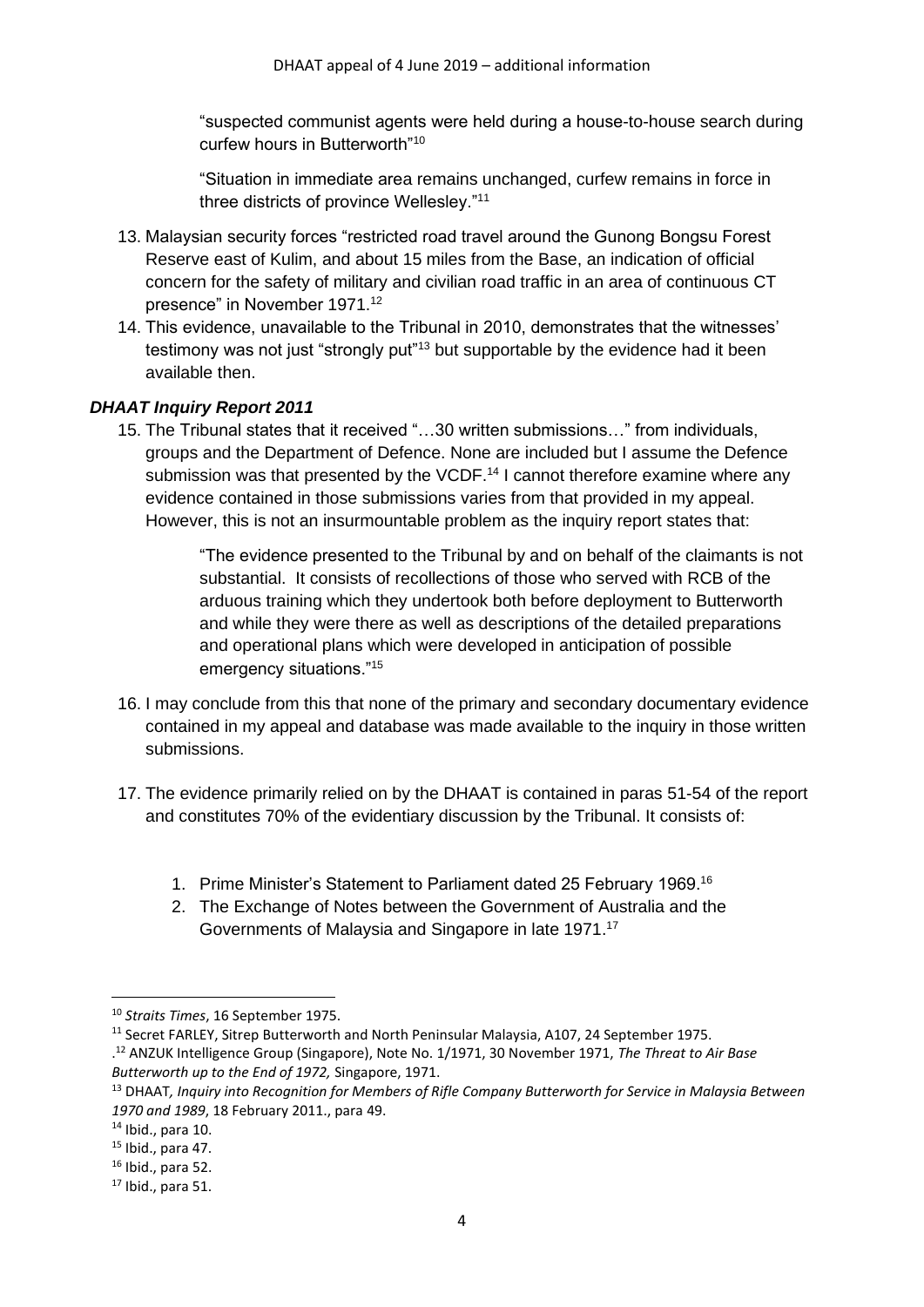- 3. Letter from the Secretary, Department of the Army to the Secretary, Department of Defence, dated 19 May 1969, AWM200 R579/1/17G PART 1.<sup>18</sup>
- 4. A letter from the Chief of the General Staff to the commander of Far East Land Forces dated 23 May 1969.<sup>19</sup>
- 5. A staff instruction titled 'Infantry Company to Butterworth' issued by 28 Commonwealth Brigade on 22 October 1970.<sup>20</sup>
- 18. So, the Tribunal relied primarily on **five** documents dated between 1969-1971 to determine the nature of service of RCB between 1970-1989 and *none* of those documents examine the situation *on the ground* during those years. My appeal contains around **sixty** primary and secondary sources dating between 1969 and the early 1980s, both high level official documents and assessments of the situation faced at Butterworth. And as I said earlier, the primary and secondary evidence in my appeal is a subset of that contained in the document database that forms part of this paper. Five documents over two years to assess the nature of service of troops deployed over 19 years hardly seems 'adequate'.
- 19. The DHAAT identified the inadequacy of relying exclusively on such high level 'official documents' in a later case<sup>21</sup> – they do not necessarily reflect the reality of the situation on the ground, and that is what is required to be established for the purposes of determining past nature of service. The Tribunal said:

"Whatever might have been said in the formal decisions relating to the retention of No. 79 Squadron in Ubon, it is clear that the real purpose of its posting was to assist the USAF air campaign against North Vietnam."<sup>22</sup>

20. In the VCDF's submission to the Tribunal he notes that:

"…NOSB found that formal responsibility for security at Butterworth was transferred from the Royal Air Force Regiment to Malaysian authorities on 31 March 1970..."<sup>23</sup>

- 21. He goes on to say that "Accordingly" non-warlike service was recommended for service at Butterworth "…with a commencement date of 31 March 1970."<sup>24</sup>
- 22. Had Defence researched beyond the high-level documents that transferred "responsibility for security" to the Malaysians they would have found documents repeatedly expressing Australian concerns about the Malaysians' ability to *actually* provide that security to Butterworth. I have referenced three such documents in my appeal at paragraph 14. Had Defence known of these documents, and provided them to the Tribunal, they may not have placed such emphasis on the formal handover that led

 $18$  Ibid., paras 52 and 53.

<sup>19</sup> Ibid., para 54.

 $20$  Ibid.

<sup>21</sup> DHAAT, *Inquiry into Unresolved Recognition Issues for Royal Australian Air Force personnel who served at Ubon between 1965 and 1968, 18 February 2011.*

 $22$  Ibid., para 63.

<sup>23</sup> VCDF, *Submission to the Defence Honours and Awards Tribunal Inquiry into the Recognition of Members of Rifle Company Butterworth for Service in Malaysia between 1970 and 1989*, 23 June 2010, para 44.  $24$  Ibid.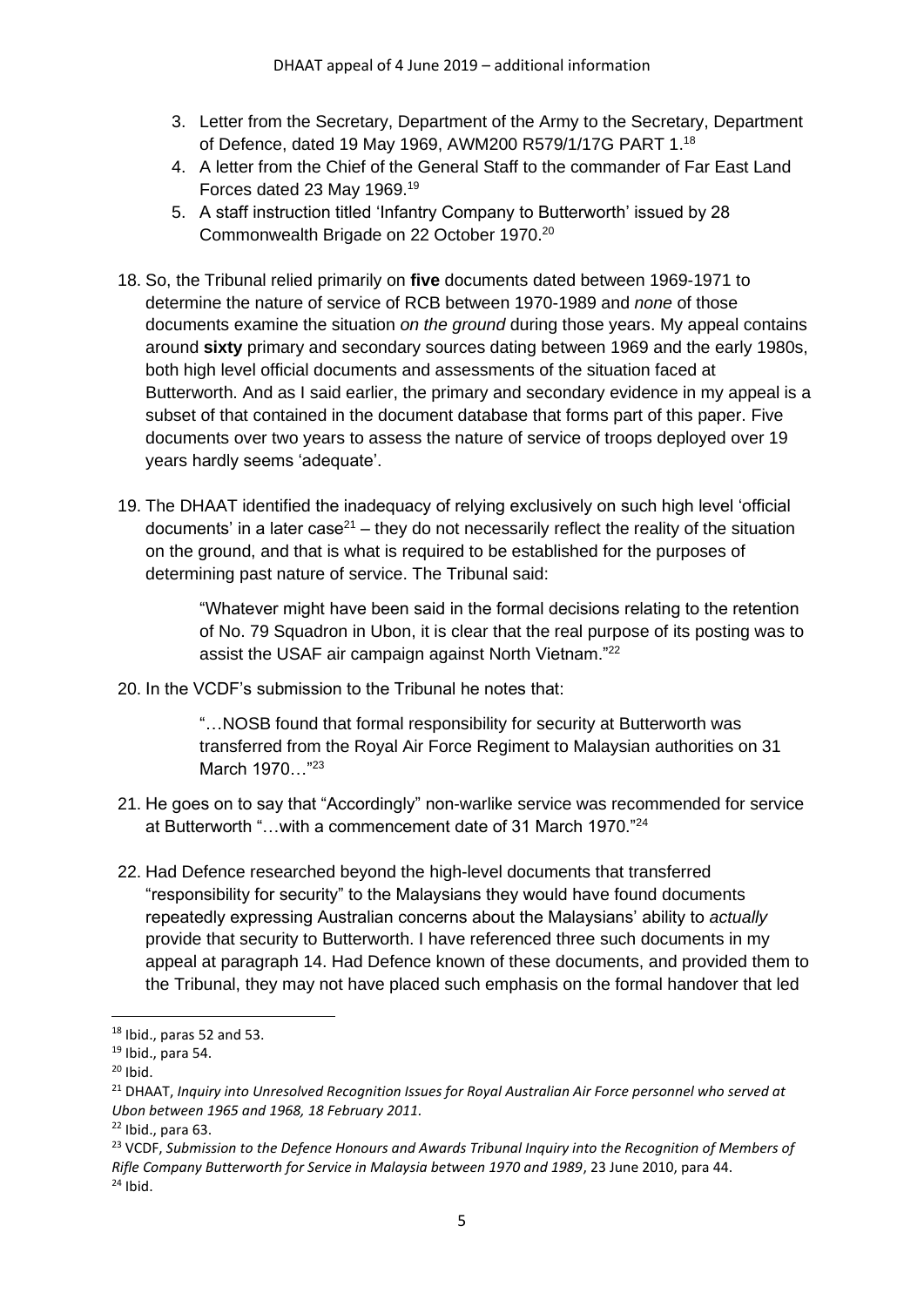them to the conclusion of *non-warlike* status. The significance of this Malaysian incapacity to provide for defence of its own facility is highlighted in a fourth Australian document criticizing the Malaysians' abilities.

23. A secret FARLEY report from 1971<sup>25</sup> sets out the reason for the paper:

"To combat the risk of an attack on Air Base Butterworth, Commander ANZUK Air Headquarters…directed the Officer Commanding Air Base Butterworth to set up a committee to assess what counter measures would be required to provide Air Base Butterworth with a capability to meet any threat to the Base."<sup>26</sup>

24. The report advised that:

"…establishments do not provide for measures to fully counter the assessed threat to ANZUK installations and equipment arising from the resurgence of communist activity in West Malaysia."<sup>27</sup>

25. It also advised that:

"…there is a significant deficiency in the capability at Air Base Butterworth to oppose or even contain, any attack or attempted sabotage."<sup>28</sup>

26. The Malaysians are commended for their co-operation in preparation of the Shared Defence Plan but:

> "…their capability to implement the Plan is unproven. It is known that they are untrained in weapon handling and have only limited stocks of weapons and no ground radio communications. The effectiveness of the RMAF to assist in the shared defence of Air Base Butterworth is therefore suspect."<sup>29</sup>

and

"The Malaysian lack of capacity to effectively provide for their role in the security of Air Base Butterworth is a cause of serious concern…"<sup>30</sup>:

27. The report concluded that:

"Current security arrangements provide for a Shared Defence Plan…which is adequate to meet the threat, if the Base receives advance warning. On the other hand, arrangements are inadequate to meet a surprise attack..."<sup>31</sup>

28. To guard against this surprise attack which, according to various intelligence assessments throughout the period, was the most likely form of attack, Butterworth required an:

<sup>25</sup> Parker, I.S., *Counter Measures to Security Threat to Air Base Butterworth Until End 1972*, 24 December 1971.

<sup>26</sup> Ibid., para 3.

<sup>27</sup> Ibid., para 22.

<sup>28</sup> Ibid., para 26.

 $29$  Ibid., para 40.

 $30$  Ibid., para 41.

 $31$  Ibid., para 46.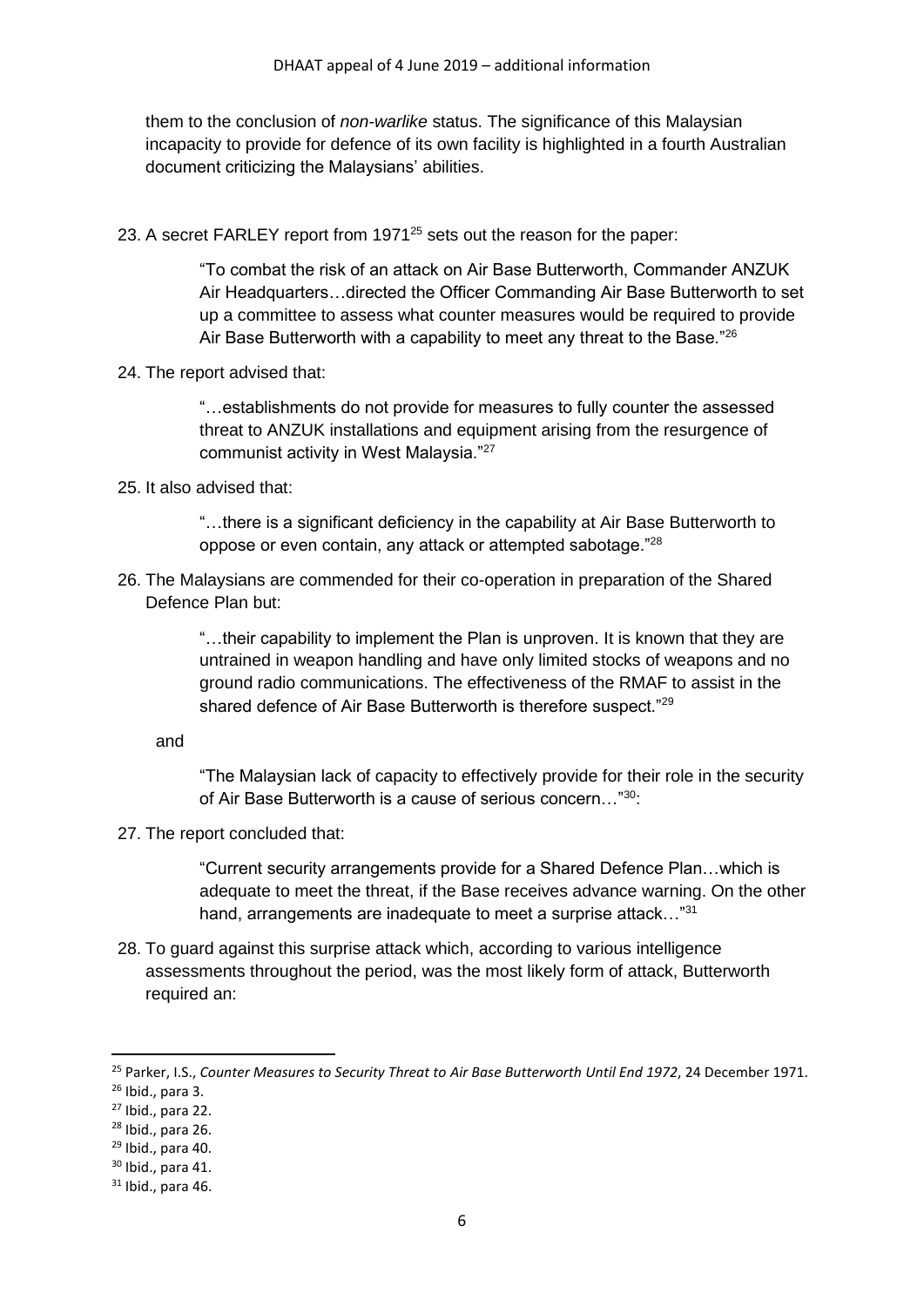"…essential permanent quick reaction force needed to meet a surprise attack, or the personnel to guard against sabotage."<sup>32</sup>

29. That quick reaction force (QRF) was provided by the RCB and the report warned that:

"unless an Army presence can be guaranteed at all times, two flights of ADGs would be required to sustain a Quick Reaction Force."<sup>33</sup>

- 30. These documents demonstrate that RCB was not only an integral part of the defence of Butterworth but was considered by Australian authorities to be *the most crucial,* and only reliable, aspect of Butterworth's defence against communist insurgents.
- 31. Had the Tribunal had access to these documents in 2010 it may not have placed such import on the Secretary of the Department of the Army's letter of May 1969,<sup>34</sup> which said that if an emergency occurred and the Army needed to assist with defence they "would be placed at the disposal of AOC Butterworth".<sup>35</sup> Nor could the Tribunal have asserted with such certainty that the letter demonstrated that "...assistance with local defence would only be provided in an emergency and would not be a primary role of the company".<sup>36</sup>
- 32. In making this finding the Tribunal was clearly unaware that RCB was *permanently* at the disposal of AOC Butterworth and that local defence was its *primary* responsibility:

"CAS considered that the AOC should have appropriate authority to control the use of the Company for the protection of the RAAF Base, as this was the primary task of the Company."<sup>37</sup>

"The operational command and certain aspects of administrative control of the Australian Infantry Company at Butterworth will be under the OC RAAF Butterworth and for all other matters will be under AHQ Australia".<sup>38</sup>

- 33. A staff instruction in 1979 replaced AHQ Australia with HQ Field Force Command for control of "all other matters" whilst leaving operational command of the company with OC RAAF Butterworth.<sup>39</sup>
- 34. The 2010 DHAAT references a limited set of official documents to argue that the main purpose of the RCB deployment was simply to provide "…an Australian…Army presence in Malaysia…".<sup>40</sup> However, documents not previously seen by the Tribunal

 $32$  Ibid., para 23.

<sup>33</sup> Ibid., para 47c.

<sup>&</sup>lt;sup>34</sup> Letter from the Secretary, Department of the Army to the Secretary, Department of Defence, dated 19 May 1969, AWM200 R579/1/17G PART 1.

<sup>35</sup> DHAAT*, Inquiry into Recognition for Members of Rifle Company Butterworth for Service in Malaysia Between 1970 and 1989*, 18 February 2011, para 53.

<sup>36</sup> Ibid.

<sup>37</sup>Chiefs of Staff Committee, *Minute of Meeting held on 28th June, 1973, Australian Contribution to the ANZUK Force in Singapore, Command and Control*, Minute No 38/1973, 3 July 1973, para 2.

<sup>&</sup>lt;sup>38</sup> Signal COMD ANZUK Force, Butterworth Infantry Company, DEF2435, 21 August 1973.

<sup>39</sup> Field Force Comd, *Staff Instruction No 2/79, General Instructions for the Australian Rifle Company at Air Base Butterworth*, 6 July 1979, para 36.

<sup>40</sup> DHAAT*, Inquiry into Recognition for Members of Rifle Company Butterworth for Service in Malaysia Between 1970 and 1989*, 18 February 2011, paras 52 and 54.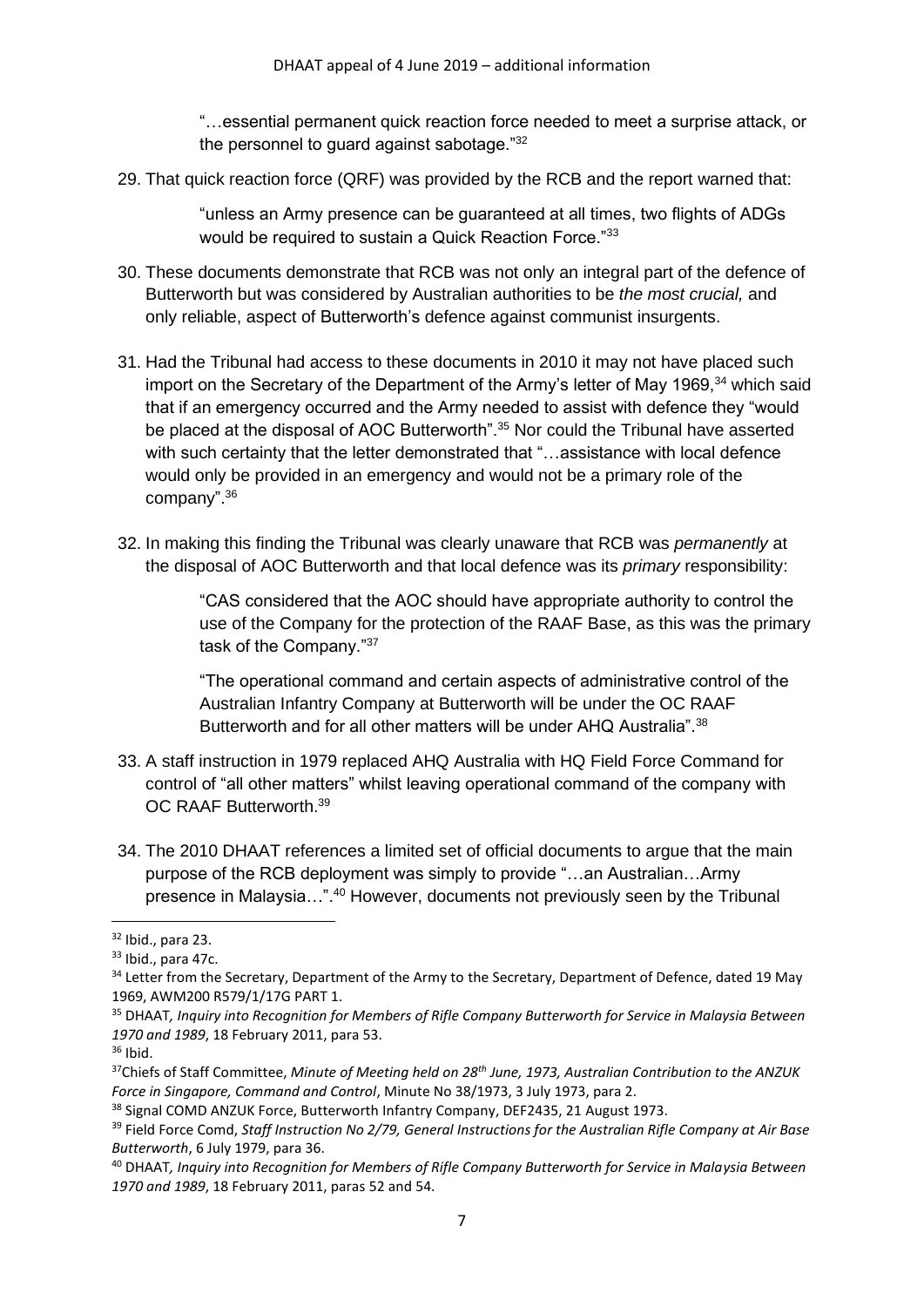paint a very clear and very different picture of the purpose of RCB. As well as the CAS' statement above that the primary role of the company was protection of the base I refer the Tribunal to paras 15-17 of my appeal. The evidence there demonstrates that the real purpose of RCB was not "flag-showing"<sup>41</sup> but instead providing a force actually capable of defending Butterworth from the very real threat of communist terrorists.

### **An impartial hearing**

- 35. Second, is the question of the impartiality of the Tribunal constituted for the 2010 inquiry and how this may bring the "adequacy" of that inquiry into question. This is raised due to a number of things said by Tribunal members at the hearings and recorded on an audio disc not meant for release. Also, throughout the testimony of witnesses opposed to an upgrade of service the panel displays an unprofessional and biased response with supportive laughter when any such witness said things like "we were living next to paradise" or "we took drives up north, this isn't warlike" or anything else that denigrated the deployment. Of more concern however was the response to testimony given by Mr David Moles, an opponent of an upgrade. He said that he never saw an angry man there but did see a man in a tree outside the wire and hovered over him (he was a helicopter pilot) until the man was arrested by the Security Police. The chair of the panel responded with "Did you spot a weapon or birdwatching binoculars?" at which the Tribunal again broke out in derisive laughter. This exchange demonstrates the Tribunal's lack of seriousness in dealing with the review and a tendency to make the claims of those supporting an upgrade appear ridiculous.
- 36. Later in Mr Moles' testimony he says "You've gotta draw the bloody line somewhere". To which the chair of the Tribunal responds "I agree the line has to be drawn. Currently it is drawn, and we're being asked if it should be shifted." This indicates that the chair of the Tribunal had pre-determined that RCB service fell below the line and in being asked to determine RCB eligibility for the AASM he was being asked to alter the eligibility criteria. As the tape ends another Tribunal member says "I think we've got to draw the bloody line somewhere". This indicates that the Tribunal intended to refuse the upgrade, regardless of the evidence, to those who met the criteria but whom the Tribunal considered less deserving in order to limit access to the AASM. That is what *drawing the line* means in this situation according to the definition in the Macquarie Dictionary. 42
- 37. These comments and responses by the Tribunal indicate that the panel was not impartial in its assessment of evidence and already preferred a particular outcome. How then can their report be considered an "adequate review".
- 38. Nor did the Tribunal question the contradictions in the evidence given by Mr Dave Webster on behalf of the Department of Defence. In discussing how Defence determines past service Mr Webster said that veteran entitlements law was used because it is very clear:

"In terms of incurred danger, the courts have said that what is needed is only more than a mere fanciful danger and when it comes to possibility versus

<sup>41</sup> Tange, A.H., *Security at Butterworth*, Ref. 71/3160, 2 March 1972.

<sup>42</sup> Macquarie Dictionary, "draw the line": a. to fix a limit, b. to refuse.